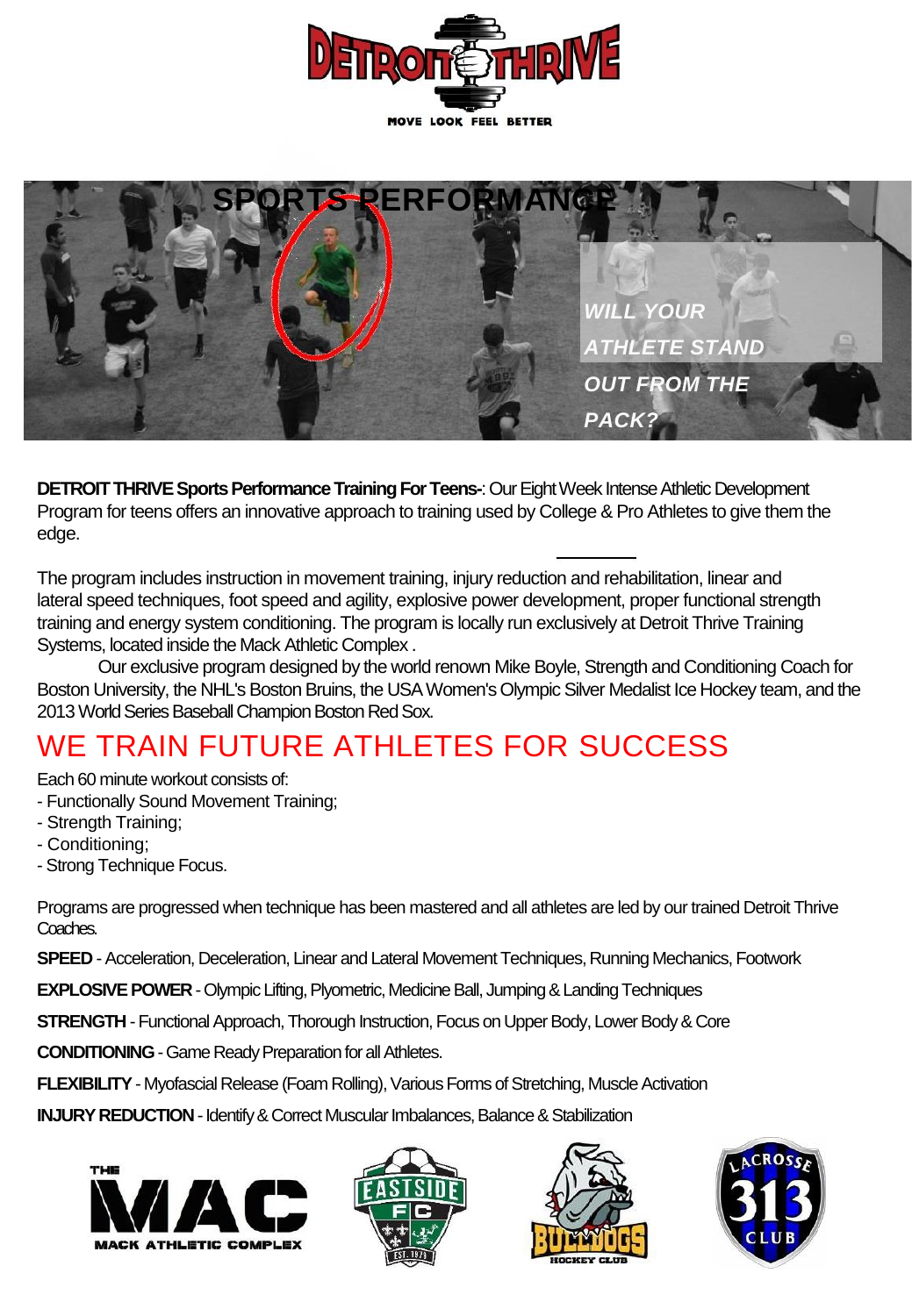# **SPORTS PERFORMANCE June 22 - August 11**

| <b>First Name</b>                                                                                                    |                                     | Last Name       |             |                        |  |
|----------------------------------------------------------------------------------------------------------------------|-------------------------------------|-----------------|-------------|------------------------|--|
| $D.O.B:$ / /                                                                                                         |                                     |                 |             |                        |  |
|                                                                                                                      |                                     |                 |             |                        |  |
|                                                                                                                      |                                     |                 |             |                        |  |
|                                                                                                                      |                                     |                 |             |                        |  |
|                                                                                                                      |                                     |                 |             |                        |  |
|                                                                                                                      |                                     |                 |             |                        |  |
| Last Name<br><b>First Name</b>                                                                                       |                                     |                 |             |                        |  |
| Guardian Phone: <b>Example 2014</b>                                                                                  |                                     |                 |             |                        |  |
| Emergency Contact Name:                                                                                              |                                     |                 |             |                        |  |
|                                                                                                                      |                                     |                 |             |                        |  |
| Check the session you wish to enroll in:<br>Ages 10 and up, MW or T/TH, *Members receive 20% off children's programs |                                     |                 |             |                        |  |
|                                                                                                                      |                                     |                 |             |                        |  |
|                                                                                                                      | 2 Days Per week<br>Tuesday/Thursday | Ages 6-9*       | Monday/Wed  |                        |  |
|                                                                                                                      | □ 10:00-11:00                       |                 | □9:00-10:00 |                        |  |
|                                                                                                                      | $\Box$ 12:30-1:00                   |                 | *At ESH Ice |                        |  |
| 2 Days Per week<br>Monday/Wednesday<br>□ 10:00-11:00<br>□ 12:30-1:30<br>$\Box$ 3:30-4:30<br>\$299                    | $\Box$ 3:30-4:30<br>\$299           | Arena<br>\$199  |             |                        |  |
|                                                                                                                      |                                     |                 |             |                        |  |
| Payment Method (please check)                                                                                        |                                     |                 |             |                        |  |
| □ Cash at dub                                                                                                        | $\Box$ Check at dub                 | <b>□ Credit</b> |             | Parent Members Account |  |

 $\overline{\phantom{a}}$  ,  $\overline{\phantom{a}}$  ,  $\overline{\phantom{a}}$  ,  $\overline{\phantom{a}}$  ,  $\overline{\phantom{a}}$  ,  $\overline{\phantom{a}}$  ,  $\overline{\phantom{a}}$  ,  $\overline{\phantom{a}}$  ,  $\overline{\phantom{a}}$  ,  $\overline{\phantom{a}}$  ,  $\overline{\phantom{a}}$  ,  $\overline{\phantom{a}}$  ,  $\overline{\phantom{a}}$  ,  $\overline{\phantom{a}}$  ,  $\overline{\phantom{a}}$  ,  $\overline{\phantom{a}}$ 

Guardian Signature **Date** 

#### **Terms & Conditions**

Enrollment is valid for the class time allocated only. Participants must abide by the club rules and direction of the Thrive Coach at all times. Failure to comply with the Thrive Coach directions will result in non-refundable cancellation. During training, photographs & video may be taken and used in a variety of future publications, brochures, posters and on internet sites for promotional purposes. You are granting a non- exclusive license to reproduce this material as determined by Detroit Thrive without further permission and for which no entitlement or remuneration will be paid and that all rights in the photographs are waived. The photographs will not be used in a manner deemed to be adverse or defamatory to the Participant.

Exercise by its nature may result in injury from time to time. Detroit Thrive & MBSC Thrive take no responsibility for any injuries incurred.